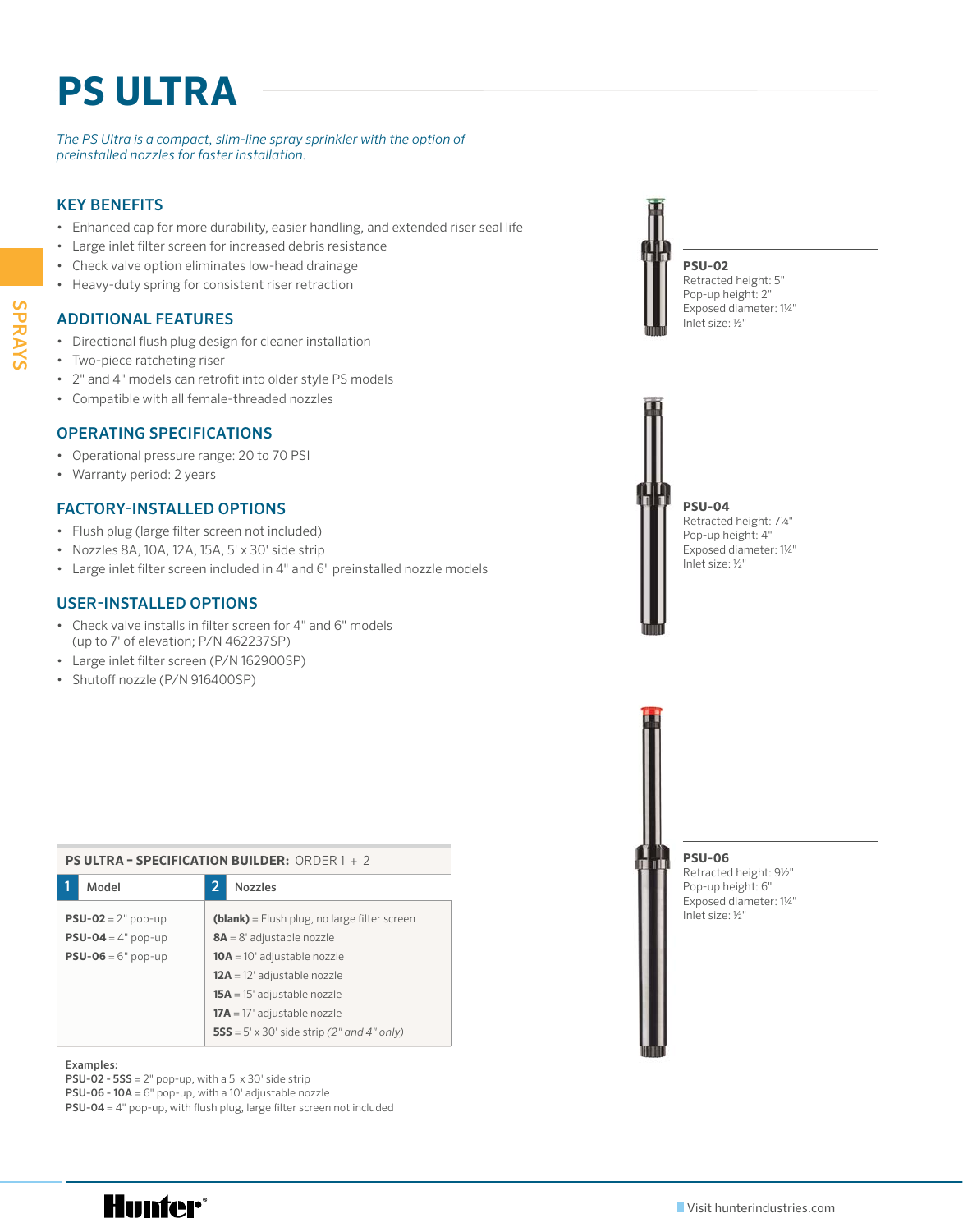|             |                 | <b>8A</b><br><b>Brown</b> | 8' radius<br>Adjustable from<br>0° to 360°<br>Trajectory: 15° |              |                   | 10A<br>$\bullet$ Red | 10' radius<br>0° to 360°<br>Trajectory: 15° | Adjustable from    |              | 12A<br>Green  | 12' radius<br>0° to 360°<br>Trajectory: 28° | Adjustable from |                   |
|-------------|-----------------|---------------------------|---------------------------------------------------------------|--------------|-------------------|----------------------|---------------------------------------------|--------------------|--------------|---------------|---------------------------------------------|-----------------|-------------------|
| Arc         | Pressure<br>PSI | Radius<br>ft.             | Flow<br><b>GPM</b>                                            | п            | Precip in/hr<br>▲ | Radius<br>ft.        | Flow<br><b>GPM</b>                          | Precip in/hr<br>H. | ▲            | Radius<br>ft. | Flow<br><b>GPM</b>                          | m.              | Precip in/hr<br>Δ |
| 45°         | 20              | $\overline{7}$            | 0.18                                                          | 2.83         | 3.27              | 9                    | 0.20                                        | 1.90               | 2.20         | 11            | 0.25                                        | 1.59            | 1.84              |
|             | 25              | 8                         | 0.20                                                          | 2.74         | 3.16              | 10                   | 0.23                                        | 1.92               | 2.22         | 12            | 0.28                                        | 1.60            | 1.85              |
|             | 30              | 8                         | 0.22                                                          | 2.65         | 3.06              | 10                   | 0.25                                        | 1.93               | 2.22         | 12            | 0.32                                        | 1.68            | 1.95              |
|             | 35              | 9                         | 0.24                                                          | 2.50         | 2.89              | 11                   | 0.28                                        | 1.92               | 2.22         | 13            | 0.37                                        | 1.80            | 2.08              |
|             | 40              | 9                         | 0.25                                                          | 2.38         | 2.74              | 11                   | 0.30                                        | 1.88               | 2.17         | 13            | 0.42                                        | 1.91            | 2.21              |
| $90^\circ$  | 20              | $\overline{7}$            | 0.36                                                          | 2.83         | 3.27              | 9                    | 0.40                                        | 1.90               | 2.20         | 11            | 0.50                                        | 1.59            | 1.84              |
|             | 25              | 8                         | 0.40                                                          | 2.74         | 3.16              | 10                   | 0.45                                        | 1.92               | 2.22         | 12            | 0.55                                        | 1.60            | 1.85              |
|             | 30              | 8                         | 0.44                                                          | 2.65         | 3.06              | 10                   | 0.50                                        | 1.93               | 2.22         | 12            | 0.63                                        | 1.68            | 1.95              |
|             | 35              | 9                         | 0.47                                                          | 2.50         | 2.89              | 11                   | 0.55                                        | 1.92               | 2.22         | 13            | 0.73                                        | 1.80            | 2.08              |
|             | 40              | 9                         | 0.50                                                          | 2.38         | 2.74              | 11                   | 0.59                                        | 1.88               | 2.17         | 13            | 0.84                                        | 1.91            | 2.21              |
| $120^\circ$ | 20              | $\overline{7}$            | 0.48                                                          | 2.83         | 3.27              | 9                    | 0.53                                        | 1.90               | 2.20         | 11            | 0.67                                        | 1.59            | 1.84              |
|             | 25              | 8                         | 0.53                                                          | 2.74         | 3.16              | 10                   | 0.60                                        | 1.92               | 2.22         | 12            | 0.73                                        | 1.60            | 1.85              |
|             | 30              | 8                         | 0.59                                                          | 2.65         | 3.06              | 10                   | 0.67                                        | 1.93               | 2.22         | 12            | 0.84                                        | 1.68            | 1.95              |
|             | 35              | 9<br>9                    | 0.63                                                          | 2.50         | 2.89              | 11                   | 0.73                                        | 1.92               | 2.22<br>2.17 | 13<br>13      | 0.97                                        | 1.80            | 2.08              |
|             | 40              | $\overline{7}$            | 0.67<br>0.72                                                  | 2.38         | 2.74<br>3.27      | 11<br>9              | 0.79                                        | 1.88               | 2.20         |               | 1.12                                        | 1.91            | 2.21<br>1.84      |
| 180°        | 20<br>25        | 8                         | 0.80                                                          | 2.83<br>2.74 | 3.16              | 10                   | 0.80<br>0.90                                | 1.90<br>1.92       | 2.22         | 11<br>12      | 1.00<br>1.10                                | 1.59<br>1.60    | 1.85              |
|             | 30              | 8                         | 0.88                                                          | 2.65         | 3.06              | 10                   | 1.00                                        | 1.93               | 2.22         | 12            | 1.26                                        | 1.68            | 1.95              |
|             | 35              | 9                         | 0.94                                                          | 2.50         | 2.89              | 11                   | 1.10                                        | 1.92               | 2.22         | 13            | 1.46                                        | 1.80            | 2.08              |
|             | 40              | 9                         | 1.00                                                          | 2.38         | 2.74              | 11                   | 1.18                                        | 1.88               | 2.17         | 13            | 1.68                                        | 1.91            | 2.21              |
|             | 20              | $\overline{7}$            | 0.96                                                          | 2.83         | 3.27              | 9                    | 1.07                                        | 1.90               | 2.20         | 11            | 1.33                                        | 1.59            | 1.84              |
| $240^\circ$ | 25              | 8                         | 1.07                                                          | 2.74         | 3.16              | 10                   | 1.20                                        | 1.92               | 2.22         | 12            | 1.47                                        | 1.60            | 1.85              |
|             | 30              | 8                         | 1.17                                                          | 2.65         | 3.06              | 10                   | 1.33                                        | 1.93               | 2.22         | 12            | 1.68                                        | 1.68            | 1.95              |
|             | 35              | 9                         | 1.25                                                          | 2.50         | 2.89              | 11                   | 1.47                                        | 1.92               | 2.22         | 13            | 1.95                                        | 1.80            | 2.08              |
|             | 40              | 9                         | 1.33                                                          | 2.38         | 2.74              | 11                   | 1.57                                        | 1.88               | 2.17         | 13            | 2.24                                        | 1.91            | 2.21              |
|             | 20              | $\overline{7}$            | 1.08                                                          | 2.83         | 3.27              | 9                    | 1.20                                        | 1.90               | 2.20         | 11            | 1.50                                        | 1.59            | 1.84              |
| $270^\circ$ | 25              | 8                         | 1.20                                                          | 2.74         | 3.16              | 10                   | 1.35                                        | 1.92               | 2.22         | 12            | 1.65                                        | 1.60            | 1.85              |
|             | 30              | 8                         | 1.32                                                          | 2.65         | 3.06              | 10                   | 1.50                                        | 1.93               | 2.22         | 12            | 1.89                                        | 1.68            | 1.95              |
|             | 35              | 9                         | 1.41                                                          | 2.50         | 2.89              | 11                   | 1.65                                        | 1.92               | 2.22         | 13            | 2.19                                        | 1.80            | 2.08              |
|             | 40              | 9                         | 1.50                                                          | 2.38         | 2.74              | 11                   | 1.77                                        | 1.88               | 2.17         | 13            | 2.52                                        | 1.91            | 2.21              |
|             | 20              | $\overline{7}$            | 1.44                                                          | 2.83         | 3.27              | $\mathsf{G}$         | 1.60                                        | 1.90               | 2.20         | 11            | 2.00                                        | 1.59            | 1.84              |
| 360°        | 25              | 8                         | 1.60                                                          | 2.74         | 3.16              | 10                   | 1.80                                        | 1.92               | 2.22         | 12            | 2.20                                        | 1.60            | 1.85              |
|             | 30              | 8                         | 1.76                                                          | 2.65         | 3.06              | 10                   | 2.00                                        | 1.93               | 2.22         | 12            | 2.52                                        | 1.68            | 1.95              |
|             | 35              | 9                         | 1.88                                                          | 2.50         | 2.89              | 11                   | 2.20                                        | 1.92               | 2.22         | 13            | 2.92                                        | 1.80            | 2.08              |
|             | 40              | $\mathsf{Q}$              | 2.00                                                          | 2.38         | 2.74              | 11                   | 2.36                                        | 1.88               | 2.17         | 13            | 3.36                                        | 1.91            | 2.21              |

**PS ULTRA STANDARD NOZZLES PERFORMANCE DATA**

Bold = Recommended pressure